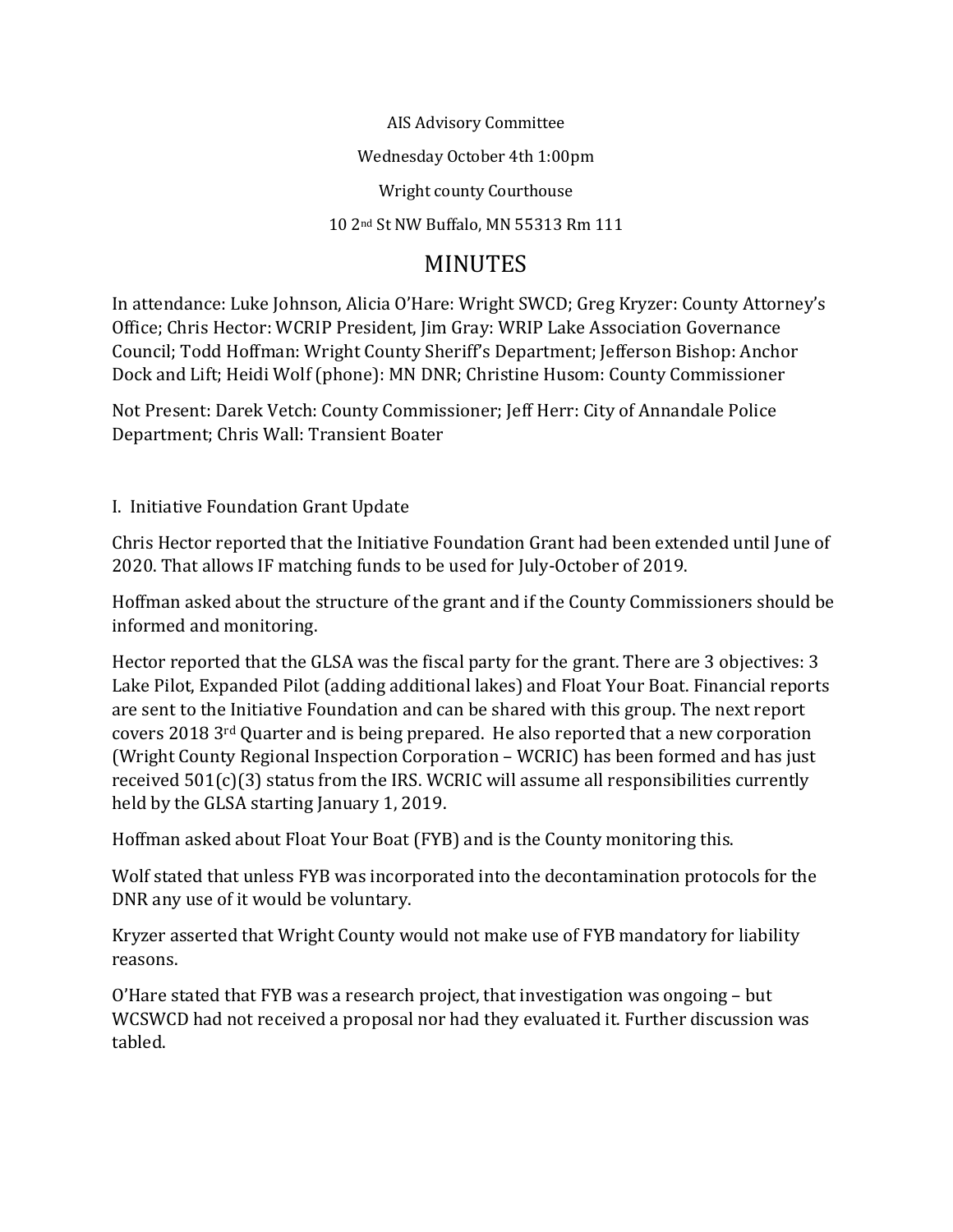#### II. Enforcement Recap

The minutes from the previous meeting were reviewed and accepted. Next steps on enforcement would be to draft a contract with the County for the Sheriff's department based on existing templates used for cities. Kryzer and Hoffman would work on that outside of the meeting and it would likely be signed in 2019. Hoffman recommended that it be drafted as a Not To Exceed agreement.

Kryzer expressed concern about writing a process describing when violations would be written. Hector clarified that the document was recommend by Hoffman and covered when citations would be requested by rovers.

## III. Additional Lakes Recap

Johnson reviewed the enforcement discussion from the previous meeting. Johnson said that up to 12 would meet the proximity requirement. Hector reported that 5 lakes had approved the addition, and that conversations would be ongoing with others. He also followed up a previous query that the number of properties and % of properties represented by lake associations would be included in future proposals – but currently they range from 60 – 80%.

Wolf was asked about timing and recommended that a proposal for 2019 be submitted as soon as possible. It could be submitted along with the 2018 final report. She also stated that the ordinance need not be in place for the plan to be submitted. Further, she stated that an ordinance was not required since statutory language was already in place.

Hoffman asked whether DNR enforcement would be available if there were no ordinance. Wolf offered to add DNR enforcement to a call if needed to explore further.

Kryzer requested a single ordinance for 2019 rather than a series of updates as lakes were added. He also said that he would not draft anything until specifically requested by Commissioners.

Husom was asked about timing of the next meeting with the Commissioners. O'Hare was requested to get it on the agenda for a committee of the whole meeting on December 11 or 12. O'Hare requested that the DNR be represented at that meeting.

## IV. Recommendations for Improvements in 2019 Plan

General discussion, all items discussed require further review for feasibility.

Can LSP's be exempt from regulations. (Bishop, Wolf) LSP's are the most knowledgeable about lake equipment but are also high risk. Wolf asserted that there are no higher penalties for LSP's, but violations could result in loss of their permit to operate.